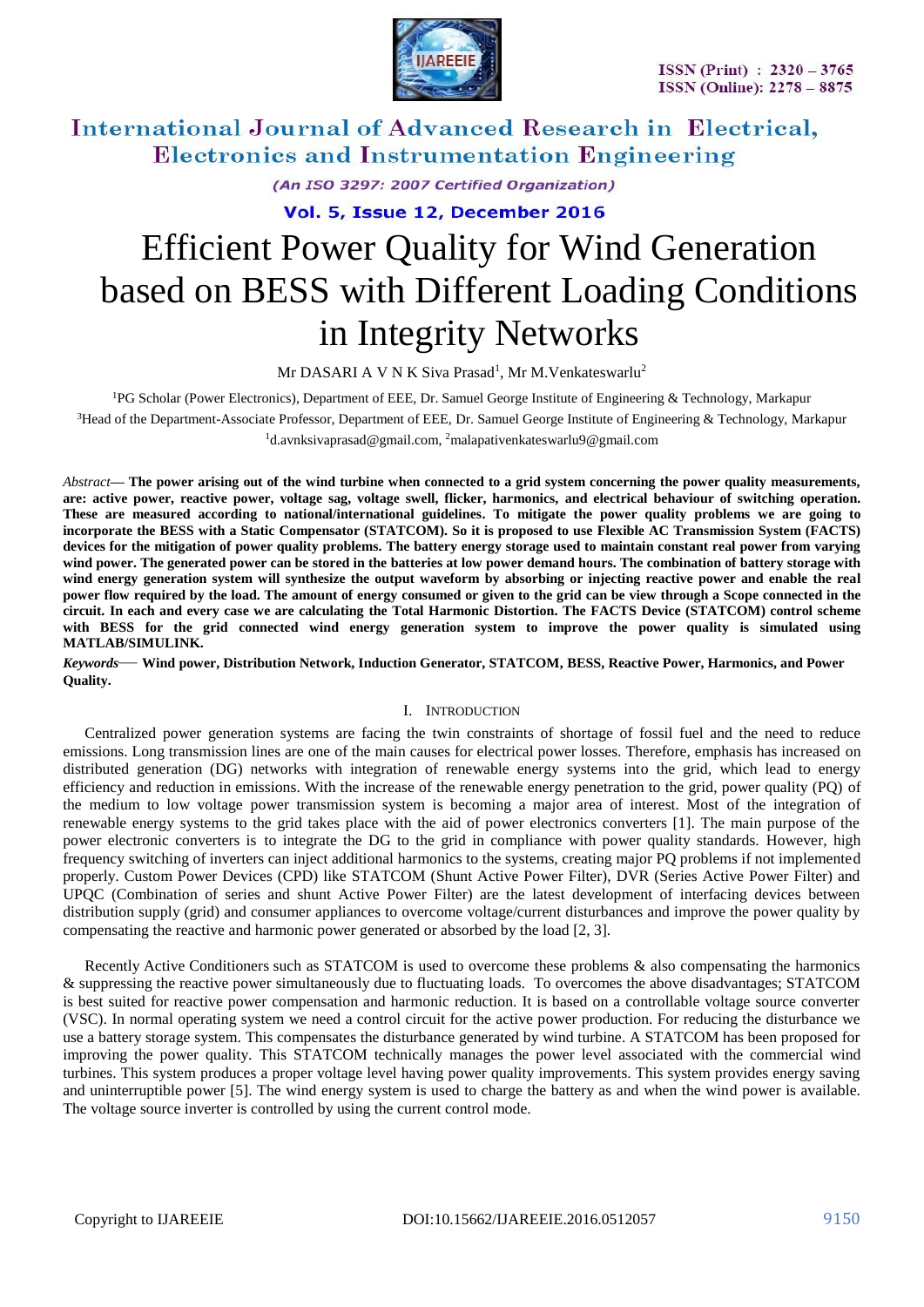

(An ISO 3297: 2007 Certified Organization)

### Vol. 5, Issue 12, December 2016

The proposed system with battery storage has the following objectives:

- Unity power factor and power quality at point of common coupling bus.
- Real and reactive power support only from wind generator and batteries to load.

• Self operation in case of grid failure. The utility companies can view the current, voltage and power of each system simultaneously by using the online smart metes. The utility can measure power generation of each system simultaneously.

The most used unit to compensate for reactive power in the power systems are either synchronous condensers or shunt capacitors, the latter either with mechanical switches or with thyristor switch, as in Static VAR Compensator (SVC). The disadvantage of using shunt Capacitor is that the reactive power supplied is proportional to the square of the voltage. Consequently, the reactive power supplied from the capacitors decreases rapidly when the voltage decreases [3] .To overcomes the above disadvantages; STATCOM is best suited for reactive power compensation and harmonic reduction. It is based on a controllable voltage source converter (VSC). From reference [14] it is seen that there is no constant reactive power by using STATCOM, so in this paper we demonstrated a method by which the Power Quality issues are mitigated by connecting the Static Compensator with BESS at the point of common Coupling. The battery energy storage is integrated to sustain the real power source under fluctuating wind power. The STATCOM control scheme for the grid connected wind energy generation system for power quality improvement is simulated using MATLAB/SIMULINK.



Fig.1 Scheme of wind generator with battery storage [6].

#### II. STATIC SYNCHRONOUS COMPENSATOR (STATCOM)

The STATCOM is a shunt-connected reactive-power compensation device that is capable of generating and/ or absorbing reactive power and in which the output can be varied to control the specific parameters of an electric power system. It is in general a solid-state switching converter capable of generating or absorbing independently controllable real and reactive power at its output terminals when it is fed from an energy source or energy-storage device at its input terminals. Specifically, the STATCOM, which is a voltage-source converter which when fed from a given input of dc voltage, produces a set of 3-phase acoutput voltages, each in phase with and coupled to the corresponding ac system voltage through a relatively small reactance (which is provided by either an interface reactor or the leakage inductance of a coupling transformer). The dc voltage is provided by an energy-storage capacitor.

A STATCOM based control technology has been proposed for improving the power quality which can technically manages the power level associates with the commercial wind turbines. A STATCOM can improve power-system Performance like:

- 1. The dynamic voltage control in transmission and distribution systems,
- 2. The power-oscillation damping in power- transmission systems
- 3. The transient stability,
- 4. The voltage flicker control, and
- 5. The control of not only reactive power but also (if needed) active power in the connected line, requiring a dc energy source.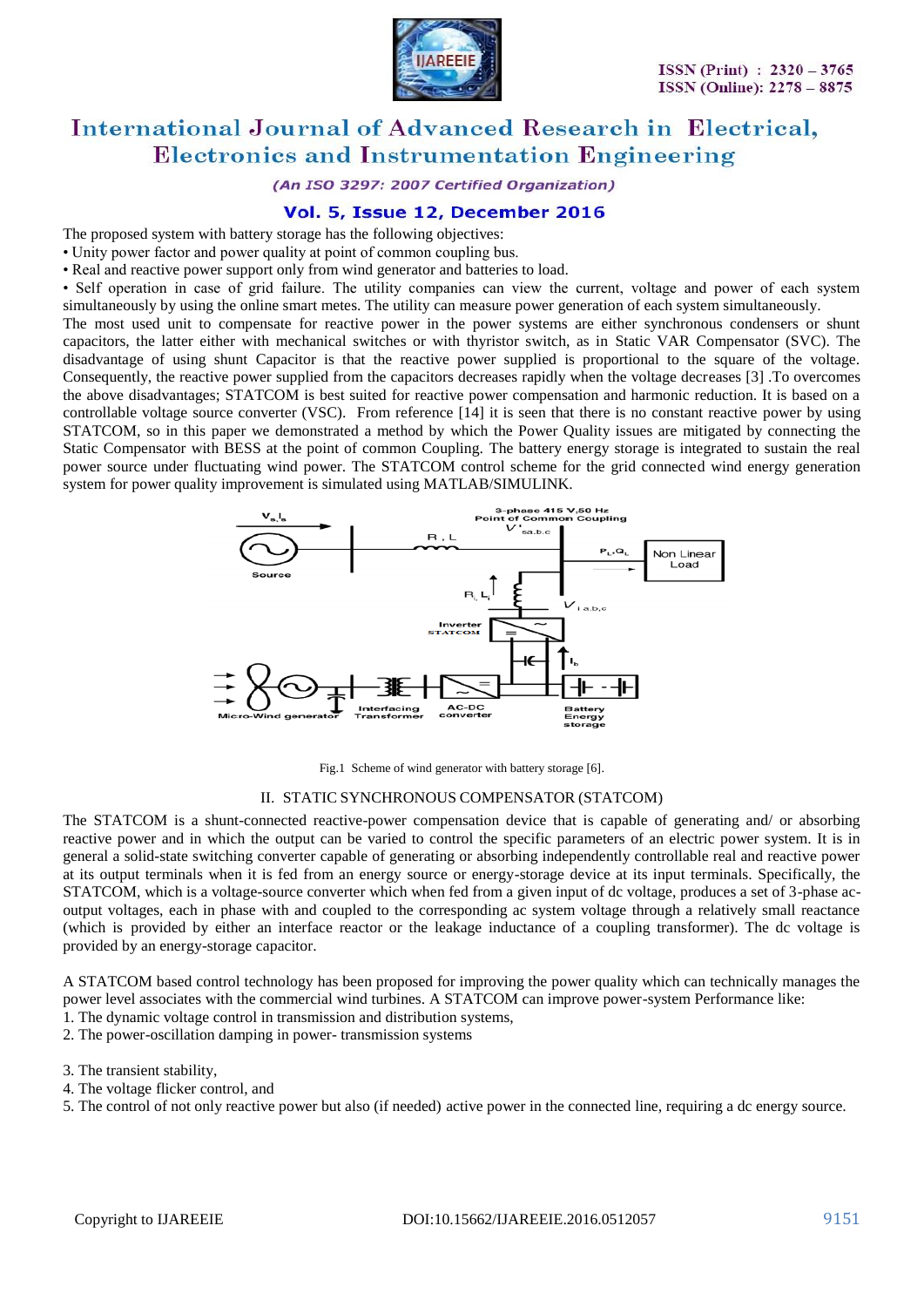

(An ISO 3297: 2007 Certified Organization)

### Vol. 5, Issue 12, December 2016

A STATCOM is analogous to an ideal synchronous machine, which generates a balanced set of three sinusoidal voltages at the fundamental frequency with controllable amplitude and phase angle. This ideal machine has no inertia, is practically instantaneous, does not significantly alter the existing system impedance, and can internally generate reactive (both Capacitive and inductive) power.

Fig.2. shows the equivalent circuit of the STATCOM connected to the power system. The reactive power supplied by the STATCOM is either inductive or capacitive depending 1upon the relative magnitude of fundamental component of vs with respect to vm. If  $|v|$ 

 $m$   $>$  |vs|, the VSI draws reactive power from the ac bus whereas if  $|v m|$   $<$  |vs|, it supplies reactive power to the ac system



Fig. 2. Equivalent circuit of STATCOM

#### III. POWER QUALITY ISSUES

#### A. VOLTAGE VARIATION**:**

 The voltage variation issue results from the wind velocity and generator torque. The voltage variation is directly related to real and reactive power variations. The voltage variation is commonly classified as under:

- Voltage Sag/Voltage Dips.
- Voltage Swells.
- Short Interruptions.
- Long duration voltage variation.

The voltage flicker issue describes dynamic variations in the network caused by wind turbine or by varying loads. Thus the power fluctuation from wind turbine occurs during continuous operation. The amplitude of voltage fluctuation depends on grid strength, network impedance, and phase-angle and power factor of the wind turbines. It is defined as a fluctuation of voltage in a frequency 10–35 Hz.

#### B. HARMONICS**:**

 The harmonic results due to the operation of power electronic converters. The harmonic voltage and current should be limited to the acceptable level at the point of wind turbine connection to the network. To ensure the harmonic voltage within limit, each source of harmonic current can allow only a limited contribution. The rapid switching gives a large reduction in lower order harmonic current com- pared to the line commutated converter, but the output current will have high frequency current and can be easily filter out. The harmonic distortion is assessed for variable speed turbine with a electronic power converter at the point of common connection [9]. The total harmonic voltage distortion of voltage is given as in (1)

 VTHD = √∑ 2 1 100 <sup>40</sup> ℎ=2 -------------(1)

*Where Vn is the nth harmonic voltage and V1 is the fundamental frequency (50) Hz. The THD limit for 132 KV is <3 %.THD of current ITHD is given as in (2)* 

 ITHD = √∑ 1 100 -----------(2)

*Where In is the nth harmonic current and I1 is the fundamental frequency (50) Hz. The THD of current and limit for 132 KV is <2.5%.*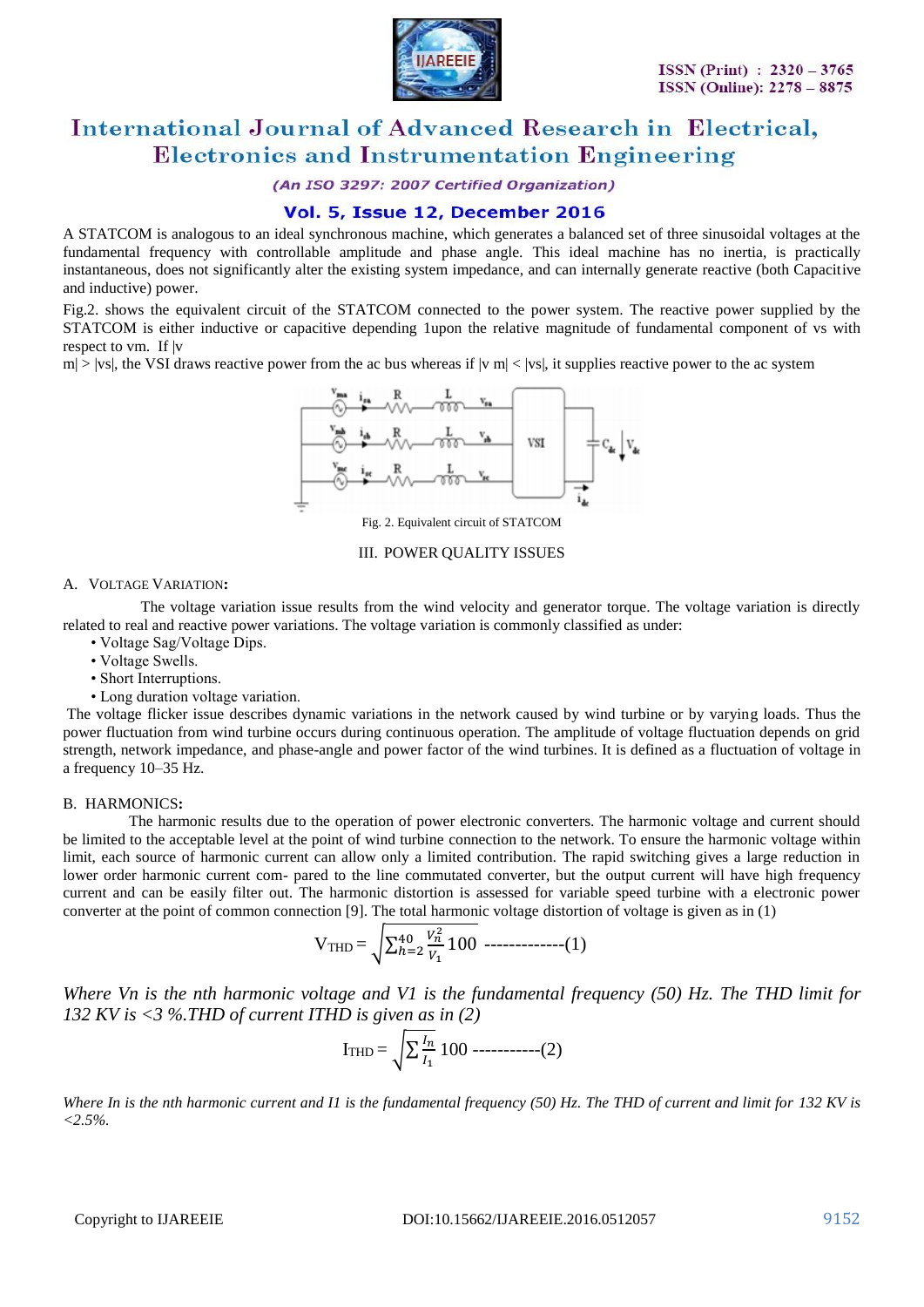

(An ISO 3297: 2007 Certified Organization)

### Vol. 5, Issue 12, December 2016

#### C. REACTIVE POWER*:*

 Traditional wind turbine is equipped with induction generator. Induction Generator is preferred because they are inexpensive, rugged and requires little maintenance. Unfortunately induction generators require reactive power from the grid to operate. The interactions between wind turbine and power system network are important aspect of wind generation system. When wind turbine is equipped with an induction generator and fixed capacitor are used for reactive compensation then the risk of self-excitation may occur during off grid operation. Thus the sensitive equipment's may be subjected to over/under voltage, over/under frequency operation and other disadvantage of safety aspect. The effective control of reactive power can improve the power quality and stabilize the grid. The suggested control technique is capable of controlling reactive power to zero value at point of common connection (PCC).

#### D. WIND TURBINE LOCATION IN POWER SYSTEM**:**

 The way of connecting the wind generating system into the power system highly influences the power quality. Thus the operation and its influence on power system depend on the structure of the adjoining power network.

### E. SELF EXCITATION OF WIND TURBINE GENERATING SYSTEM**:**

 The self-excitation of wind turbine generating system (WTGS) with an asynchronous generator takes place after disconnection of wind turbine generating system (WTGS) with local load. The risk of self-excitation arises especially when WTGS is equipped with compensating capacitor. The capacitor connected to induction generator provides reactive power compensation. However the voltage and frequency are determined by the balancing of the system. The disadvantages of selfexcitation are the safety aspect and balance between real and reactive power. The induction generators are widely used, due to the advantage of cost effectiveness, robustness, ruggedness, simplicity and requirement of no brush and commutators. However; induction generators require reactive power for magnetization. When the generated active power of an induction generator is varied due to wind, absorbed reactive power and terminal voltage of an induction generator can be significantly affected.

During the operation induction generator draws reactive power from the grid for its magnetization. Nonlinear load distorts the grid current waveform and also increase the harmonic component. Due to this, grid current is not in phase with the grid voltage and its wave shape is also different from sine wave which is shown in fig 4. Hence the power factor is not unity. Reactive power requirement of induction generator and load is supplied by the grid.

#### IV. REFERENCE CURRENT GENERATION FOR STATCOM

Reference current for the STATCOM is generated based on instantaneous reactive power theory [7] [10]. A STATCOM injects the compensation current which is a sum of reactive component current of IG, non-linear load and harmonic component current of non-linear load. P-Q theory gives a generalized definition of instantaneous reactive power, which is valid for sinusoidal or non-sinusoidal, balanced or unbalanced, three-phase power systems with or without zero sequence currents and/or voltages.

The control diagram of grid- interfacing inverter for a 3-phase 3-wire system is shown in Fig. 3. While performing the power management operation, the inverter is actively controlled in such a way that it always draws/ supplies fundamental active power from/ to the grid. If the load connected to the PCC is non-linear or unbalanced or the combination of both, the given control approach also compensates the harmonics, unbalance, and neutral current. The duty ratio of inverter switches are varied in a power cycle such that the combination of load and inverter injected power appears as balanced resistive load to the grid. The regulation of dc-link voltage carries the information regarding the exchange of active power in between renewable source and grid. Thus the output of dc-link voltage regulator results in an active current (Im). The multiplication of active current component (Im). With unity grid voltage vector templates (U<sub>a</sub>,U<sub>b</sub>, and U<sub>c</sub>) generates the referencegrid currents  $(I_a^*, I_b^*,$  and  $I_c^*)$ . The grid synchronizing angle (θ) obtained from phase locked loop (PLL) is used to generate unity vector template as [9]–[11]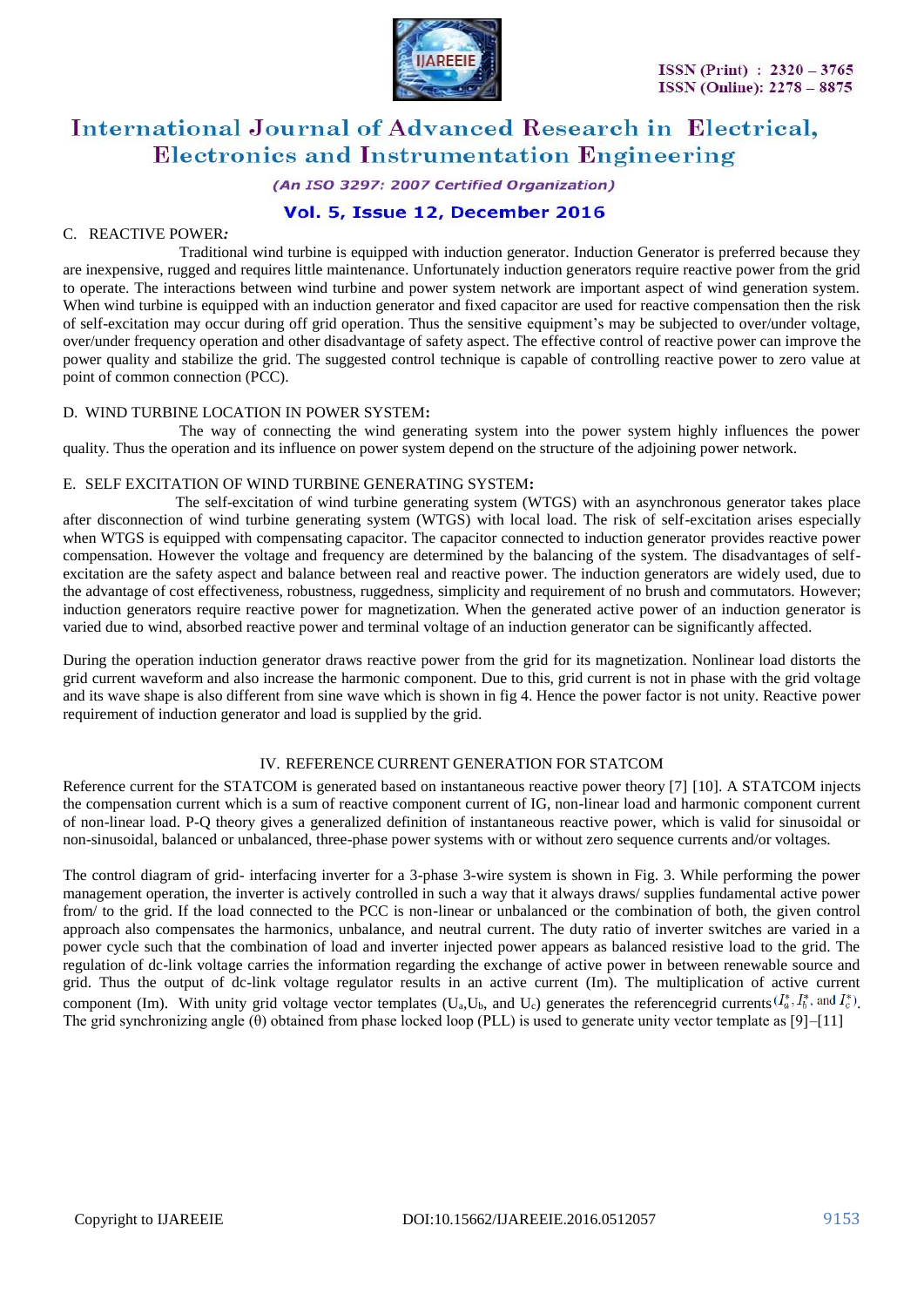

Fig. 3. Block diagram representation of grid-interfacing inverter control.

$$
U_a = \sin(\theta) \tag{3}
$$
\n
$$
U_b = \sin(\theta - \frac{2\pi}{3}) \tag{4}
$$
\n
$$
U_c = \sin(\theta + \frac{2\pi}{3}) \tag{5}
$$

The actual dc-link voltage (V<sub>dc</sub>) is sensed and passed through a first-order *low pass filter* (LPF) to eliminate the presence of switching ripples on the dc-link voltage and in the generated reference current signals. The difference of this filtered dc-link voltage and reference dc-link voltage (V<sup>\*</sup><sub>dc</sub>) is given to a discrete- PI regulator to maintain a constant dc-link voltage under varying generation and load conditions. The dc-link voltage error  $V_{\text{deerr}}(n)$  at nth sampling instant is given as:

$$
V_{deerr(n)} = V^*_{dc(n)} - V_{dc(n)} - \cdots - \cdots - \cdots - (6)
$$

The output of discrete-PI regulator at th sampling instant is expressed as

$$
I_{m(n)} = I_{m(n-1)} + K_{PVdc}(V_{deerr(n)} - V_{deerr(n-1)}) + K_{IVdc}V_{deerr(n)} \ \ \text{-----} \tag{7}
$$

*Where KPVdc = 10 and KIVdc = 0.05 are proportional and integral gains of dc-voltage regulator. The instantaneous values of reference three phase grid currents are computed as*



$$
I_c^* = I_m \cdot U_c \quad \text{-----} (10)
$$

The neutral current, present if any, due to the loads connected to the neutral conductor should be compensated by forth leg of grid-interfacing inverter and thus should not be drawn from the grid. In other words, the reference current for the grid neutral current is considered as zero and can be expressed as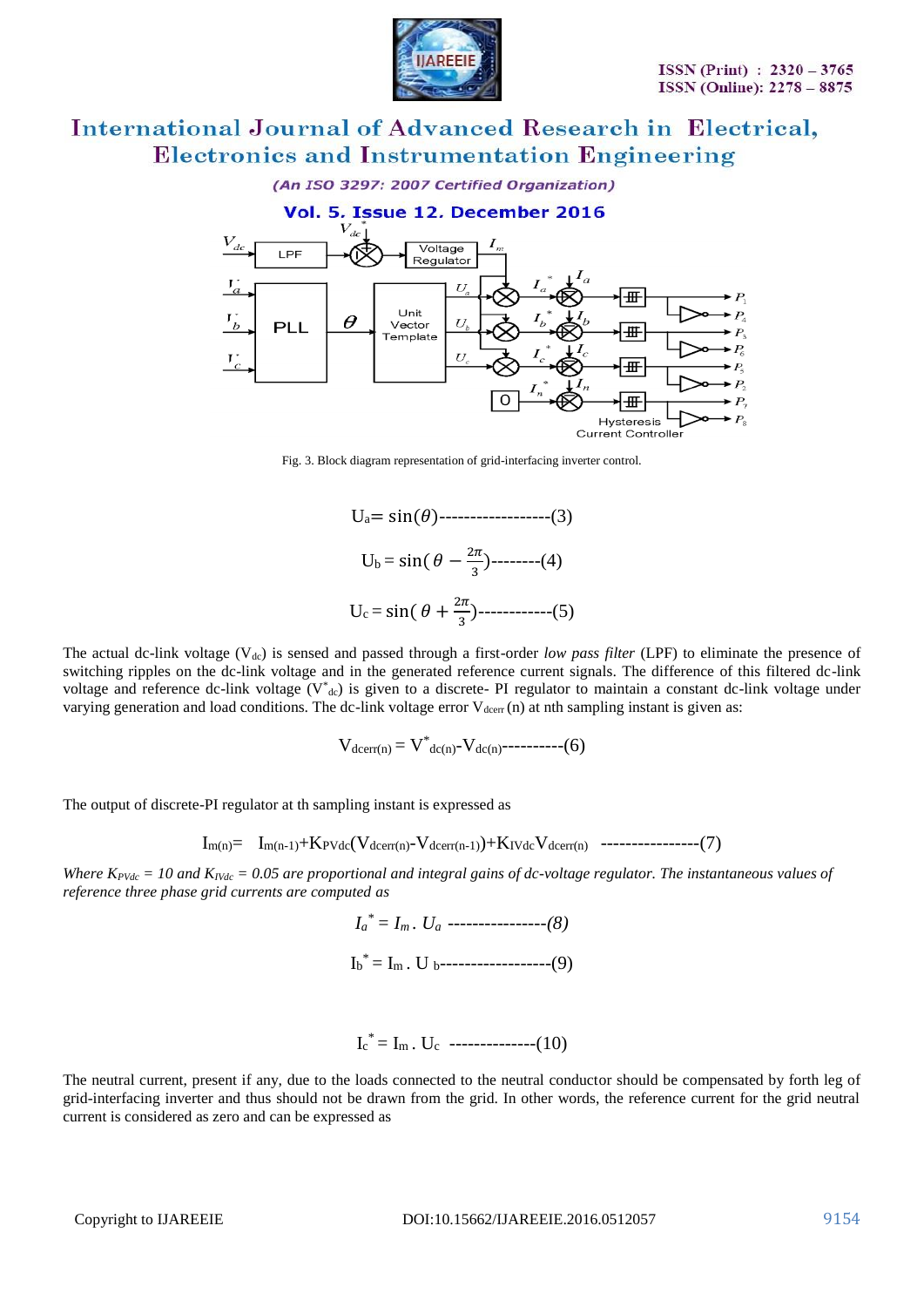

(An ISO 3297: 2007 Certified Organization)

Vol. 5, Issue 12, December 2016

 $I_n^* = 0$  ------------------(11)

The reference grid currents ( $I^*a$ ,  $I^*b$ , $I^*c$  and  $I^*n$ ) are compared with actual grid currents (Ia, Ib,Ic and In) to compute the current errors as

> $I_{\text{aerr}} = I_{\text{a}}^*$ - $I_{\text{a}}$ ------------------(12)  $I_{\text{berr}} = I_{\text{b}}^*$ - $I_{\text{b}}$ ------------------(13)  $I_{\text{cert}} = I_{\text{c}}^* - I_{\text{c}} - \dots - \dots - \dots - (14)$  $I_{\text{nerr}} = I_{\text{n}}^* - I_{\text{n}} - \dots - \dots - \dots - (15)$

These current errors are given to hysteresis current controller. The hysteresis controller then generates the switching pulses  $(P_1)$ *to*  $P_8$  for the gate drives of grid-interfacing inverter. The average model of 4-leg inverter can be obtained by the following state space equations

$$
\frac{dI_{Inva}}{dt} = \frac{(V_{Inva} - V_a)}{L_{sh}} \quad \text{---} \quad (16)
$$
\n
$$
\frac{dI_{Invb}}{dt} = \frac{(V_{Invb} - V_b)}{L_{sh}} \quad \text{---} \quad (17)
$$
\n
$$
\frac{dI_{Invc}}{dt} = \frac{(V_{Invc} - V_c)}{L_{sh}} \quad \text{---} \quad (18)
$$
\n
$$
\frac{dI_{Invn}}{dt} = \frac{(V_{Invn} - V_n)}{L_{sh}} \quad \text{---} \quad (19)
$$
\n
$$
\frac{dV_{dc}}{dt} = \frac{I_{Invad} + I_{Invbd} + I_{Invcd} + I_{Invnd}}{C_{dc}} \quad \text{---} \quad (20)
$$

Where  $V_{\text{Inva}}$ ,  $V_{\text{Invb}}$ ,  $V_{\text{Invc}}$  and  $V_{\text{Invn}}$  are the three-phase ac switching voltages generated on the output terminal of inverter. These inverter output voltages can be modeled in terms of instantaneous dc bus voltage and switching pulses of the inverter as

$$
V_{\text{Inva}} = \frac{(P_1 - P_4)}{2} V_{\text{dc}}
$$
 -------(21)  
\n
$$
V_{\text{Inva}} = \frac{(P_3 - P_6)}{2} V_{\text{dc}}
$$
 -------(22)  
\n
$$
V_{\text{Inva}} = \frac{(P_5 - P_2)}{2} V_{\text{dc}}
$$
 -------(23)  
\n
$$
V_{\text{Inva}} = \frac{(P_7 - P_8)}{2} V_{\text{dc}}
$$
 -------(24)

Similarly the charging currents VInvad, VInvbd, VInvcd and Vinvnd on dc bus due to the each leg of inverter can be expressed as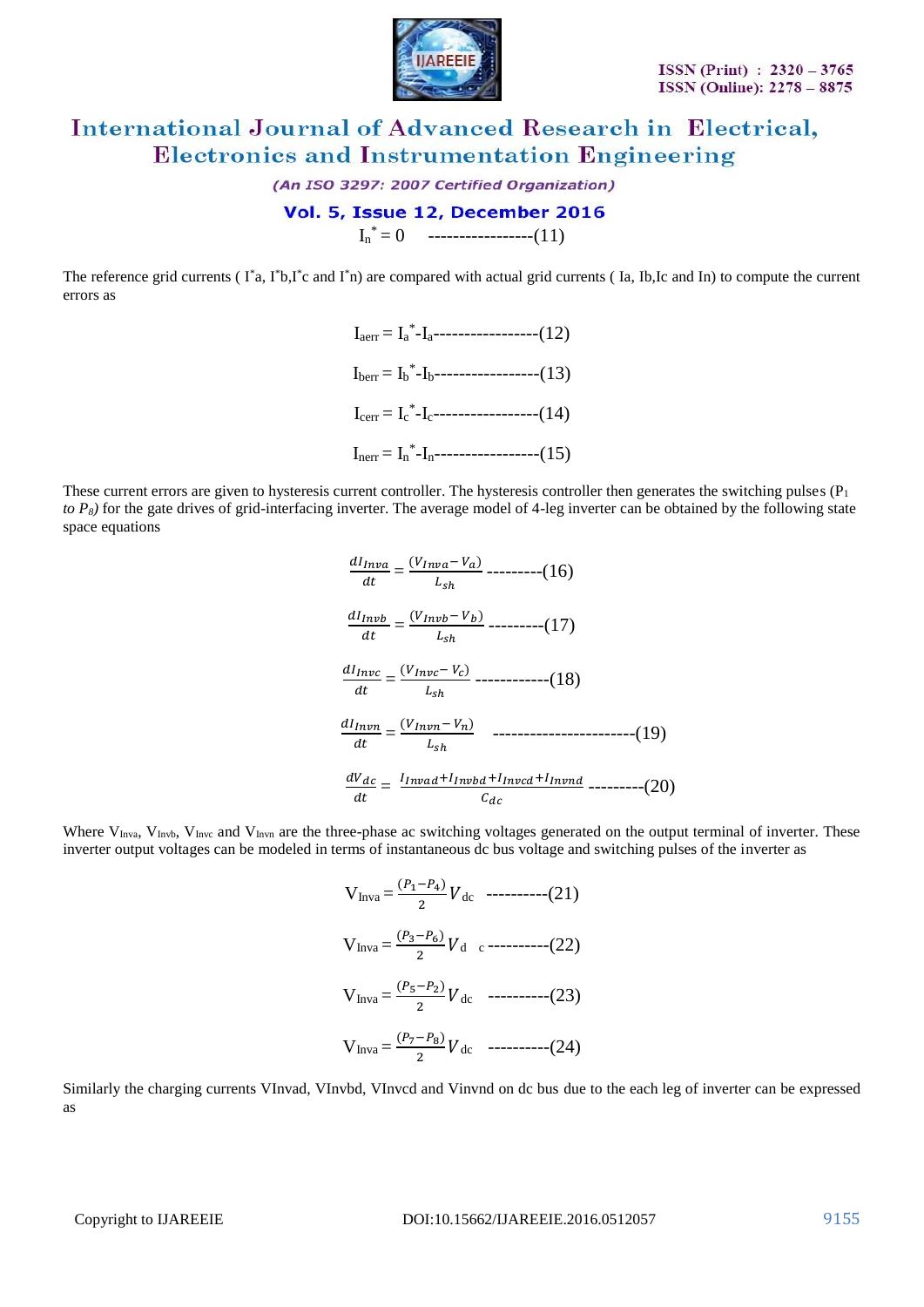

(An ISO 3297: 2007 Certified Organization)

### Vol. 5, Issue 12, December 2016

 $I_{\text{Invad}} = I_{\text{Invad}}(P_1 - P_4)$  --------(25)  $I_{\text{Invbd}} = I_{\text{Invb}}(P_3 - P_6)$  -------(26)  $I_{\text{Invcd}} = I_{\text{Invcd}}(P_5 - P_2)$  --------(27)  $I_{\text{Invad}} = I_{\text{Invad}}(P_7 - P_8)$  -------(28)

The switching pattern of each IGBT inside inverter can be formulated on the basis of error between actual and reference current of inverter, which can be explained as: If  $I_{\text{Inva}} < (I^*_{\text{Inva}} - h_b)$ , then upper switch S<sub>1</sub>will be OFF (P<sub>1</sub> =0) and lower switch S<sub>4</sub> will be ON (P<sub>4</sub>=1) in the phase "a" leg of inverter. If I<sub>Inva</sub> > (I\*<sub>Inva</sub>-h<sub>b</sub>), then upper switch S<sub>1</sub> will be ON (P<sub>1</sub>=1) and lower switch S<sub>4</sub> will be OFF  $(P_4=0)$  in the phase "a" leg of inverter Where hb is the width of hysteresis band. On the same principle, the switching pulses for the other remaining three legs can be derived.

#### V. HYSTERESIS CONTROLLER

With the hysteresis control, limit bands are set on either side of a signal representing the desired output waveform [6]. The inverter switches are operated as the generated signals within limits. The control circuit generates the sine reference signal wave of desired magnitude and frequency, and it is compared with the actual signal. As the signal exceeds a prescribed hysteresis band, the upper switch in the half bridge is turned OFF and the lower switch is turned ON. As the signal crosses the lower limit, the lower switch is turned OFF and the upper switch is turned ON. The actual signal wave is thus forced to track the sine reference wave within the hysteresis band limits.



Fig.4. Hysteresis current Modulation

#### VI.MATLAB MODELEING AND SIMULATION RESULTS

Fig.5 Matlab/Simulink Model of proposed power circuit, along with control circuit. The power circuit as well as control system are modelled using Power System Block set and Simulink. The grid source is represented by three-phase AC source. Threephase AC loads are connected at the load end. STATCOM is connected in shunt and it consists of PWM voltage source inverter circuit and a DC capacitor connected at its DC bus. An IGBT-based PWM inverter is implemented using Universal bridge block from Power Electronics subset of PSB. Snubber circuits are connected in parallel with each IGBT for protection. Simulation of STATCOM system is carried out for linear and non-linear loads.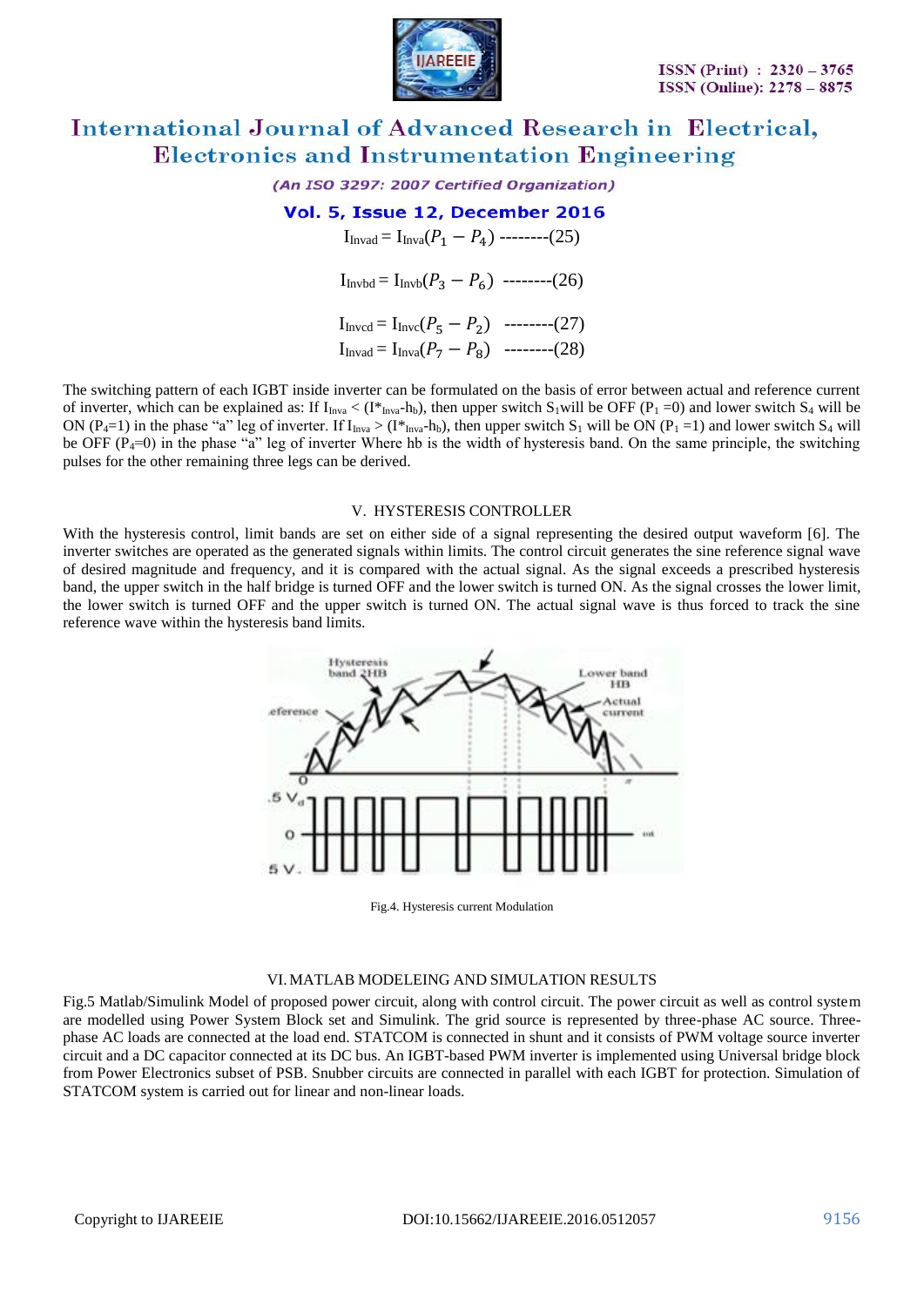

(An ISO 3297: 2007 Certified Organization)

Vol. 5, Issue 12, December 2016



Fig.5.Matlab /Simulink of Proposed STATCOM-Power Circuit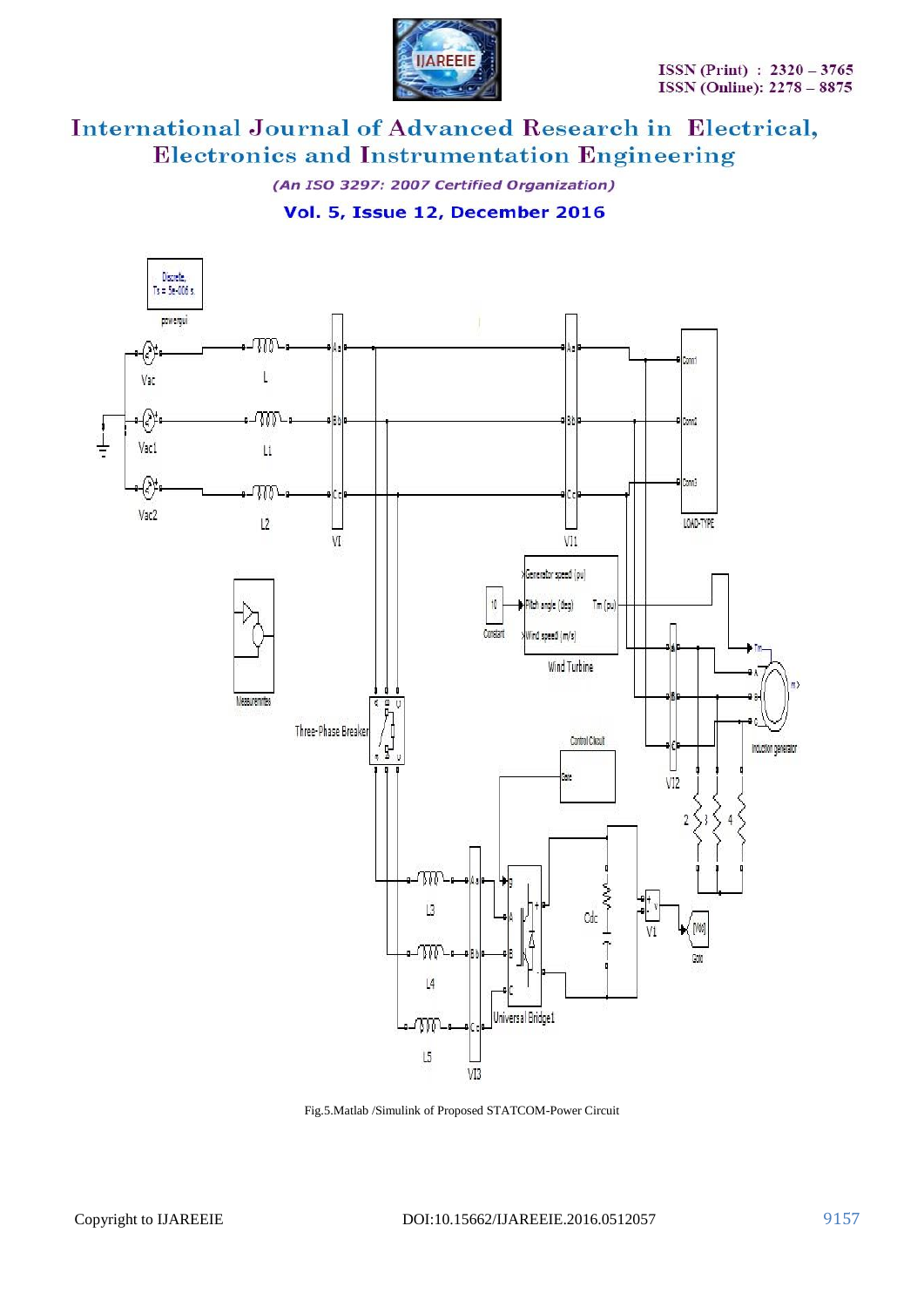![](_page_8_Picture_0.jpeg)

(An ISO 3297: 2007 Certified Organization)

### Vol. 5, Issue 12, December 2016

Here simulation is carried out at different load conditions,

- 1) Balanced Linear Load Condition,
- 2) Un-Balanced Linear Load Condition.
- 3) Balanced Non-Linear Load Condition
- 4) Un-Balanced Non-Linear Load Condition.
- 5) Variable Load Condition.

#### **Case 1: Balanced Linear Load Condition**

![](_page_8_Figure_12.jpeg)

Fig.6. Simulation results for Balanced Linear Load (a) Source current. (b) Load current. (c) Compensator current. (d) Grid Voltage Fig. 6 shows the source current, load current and compensator current & induction generator currents plots respectively. Here compensator is turned on at 0.1 seconds, for controlling active & reactive power.

![](_page_8_Figure_14.jpeg)

Power Factor

Fig.7 Simulation Results Power Factor For Balanced Linear Load Fig. 7 shows the power factor it is clear from the figure after compensation power factor is unity.

#### **Case 2: Un-Balanced Linear Load Condition**

![](_page_8_Figure_17.jpeg)

Fig. 8 Simulation results of Linear Unbalanced Load (a) Source Current (b) Load Current (c) Compensator Current (d) Wind Generator (Induction Generator) Current.

Fig. 8 shows the Simulation results of Linear Unbalanced Load, source current, load current, compensator current & induction generator currents respectively.

![](_page_8_Figure_20.jpeg)

 Fig.9 Simulation Results Power Factor For Linear Un-Balanced Load Fig. 9 shows the power factor it is clear from the figure after compensation power factor is unity.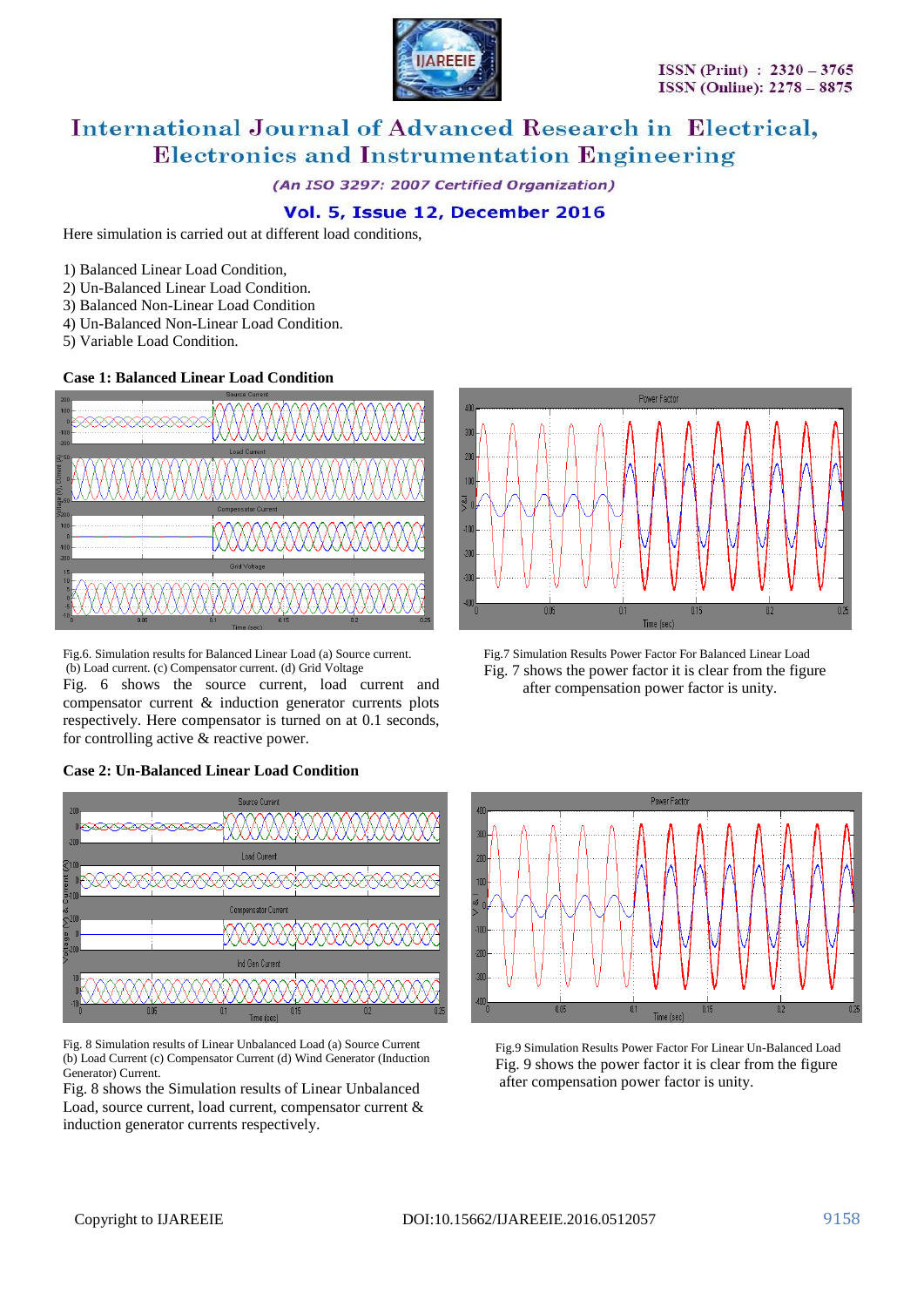![](_page_9_Picture_0.jpeg)

(An ISO 3297: 2007 Certified Organization) Vol. 5, Issue 12, December 2016

### **Case 3: Balanced Non-Linear Load Condition**

![](_page_9_Figure_5.jpeg)

Fig.10 Simulation results for Balanced Non Linear Load (a) Source current. (b) Load current. (c) Compensator Current. (d) Wind Generator (Induction Generator) Current.

Fig. 10 shows the source current, load current and compensator current and induction generator currents plots respectively

![](_page_9_Figure_8.jpeg)

Fig. 12 FFT Analysis of Phase-A Source Current for Balanced Non-Linear Load

Fig.12 shows the FFT Analysis of Phase-A Source Current for Balanced Non-Linear Load, here we get 27.77%.

#### **Case 4: Un-Balanced Non-Linear Load Condition**

![](_page_9_Figure_12.jpeg)

![](_page_9_Figure_13.jpeg)

Fig.11 Simulation Results Power Factor For Balanced Non- Linear Load

Here compensator is turned on at 0.1 seconds, before we get some harmonics coming from non-linear load, then distorts our parameters and get sinusoidal when compensator is in on.

![](_page_9_Figure_16.jpeg)

Fig. 13 FFT Analysis of Phase-A Source Current for Balanced Non-Linear Load

Fig.13 shows the FFT Analysis of Phase-A Source Current for Balanced Non-Linear Load, here we get 2.53%.

![](_page_9_Figure_19.jpeg)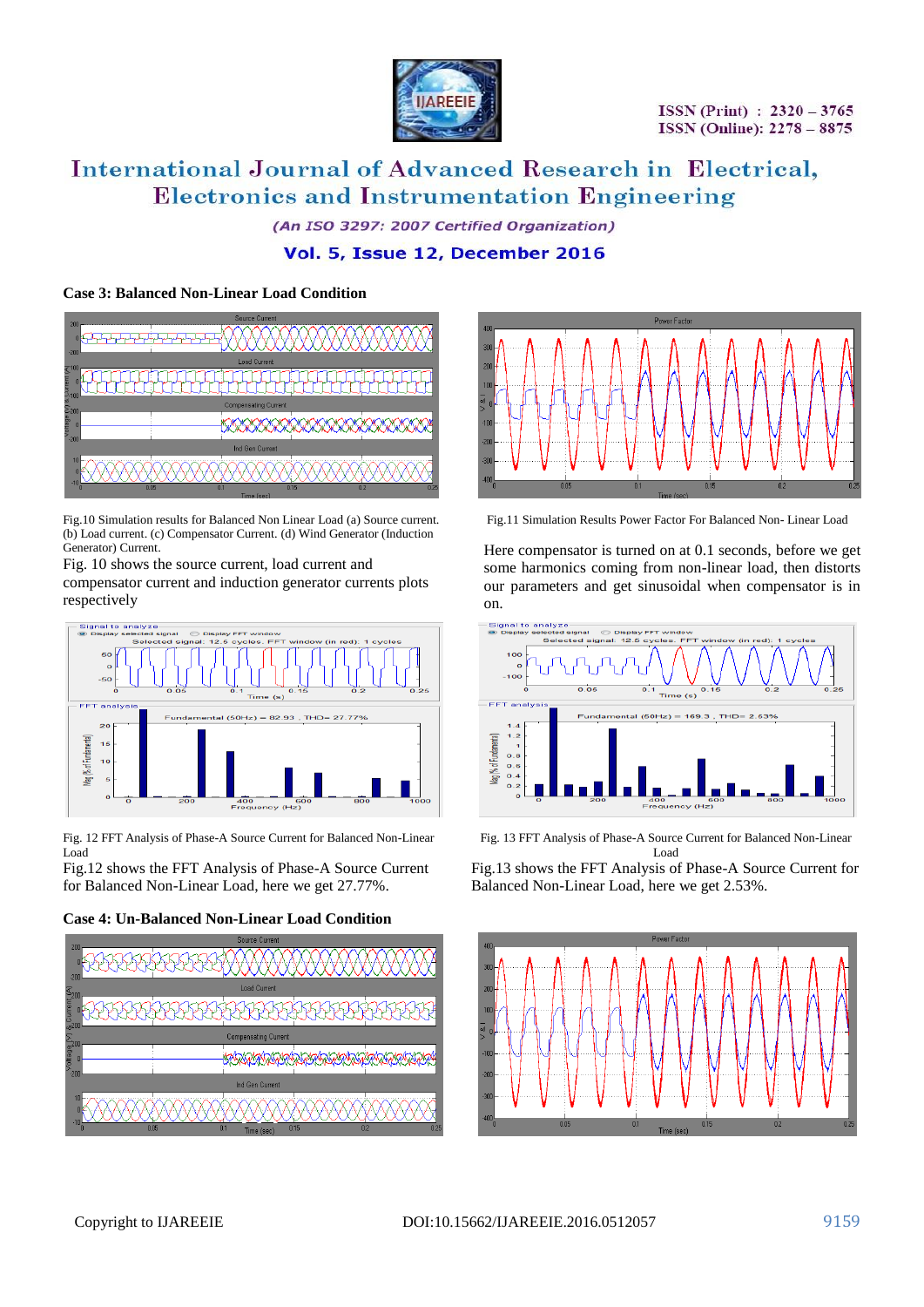![](_page_10_Picture_0.jpeg)

(An ISO 3297: 2007 Certified Organization)

### Vol. 5, Issue 12, December 2016

Fig. 14 Simulation results of Non-Linear Unbalanced Load (a) Source Current (b) Load Current (c) Compensating Current (d) Wind Generator (Induction Generator) Current.

![](_page_10_Figure_6.jpeg)

Fig.16 FFT Analysis of Phase-A Source Current for Un-Balanced Non- Linear Load

### **Case 5: Variable Load Condition**

![](_page_10_Figure_9.jpeg)

Fig. 18 shows the Simulation results of Variable Load, source current, load current and compensator current and induction generator currents

Fig.15 Simulation Results Power Factor For Un-Balanced Non- Linear Load

![](_page_10_Figure_12.jpeg)

Fig. 17 FFT Analysis of Phase-A Source Current for Un-Balanced Non-Linear Load

![](_page_10_Figure_14.jpeg)

 Fig.19 Simulation Results Power Factor For Variable Load Condition Fig. 19 shows the power factor it is clear from the figure after compensation power factor is unit

#### VII. CONCLUSION

 Here the STATCOM-based HCC control scheme for power quality improvement in grid connected wind generating system and with several load conditions are presented. The power quality issues and its consequences on the consumer and electric utility are presented. The operation of the control system developed for the STATCOM in MATLAB/SIMULINK for maintaining the power quality is simulated. It has a capability to cancel out the harmonic parts of the grid current. It support the reactive power demand for the wind generator and load at PCC in the grid system, thus it gives an opportunity to enhance the power quality in the transmission line. This paper analysed a control of three phase grid interfacing inverter improve the quality of power at PCC for a 3 phase 3 wire system applied to various load conditions, here we preferred balanced as well as unbalanced load conditions with linear & non-linear load. This also makes real power flow at instantaneous demand of the load. Rapid injection or absorption of reactive/real power flow in the power system can be made possible through battery energy storage and static compensator. Battery energy storage provides rapid response and enhances the performance under the fluctuation of wind turbine output and improves the voltage stability of the system.